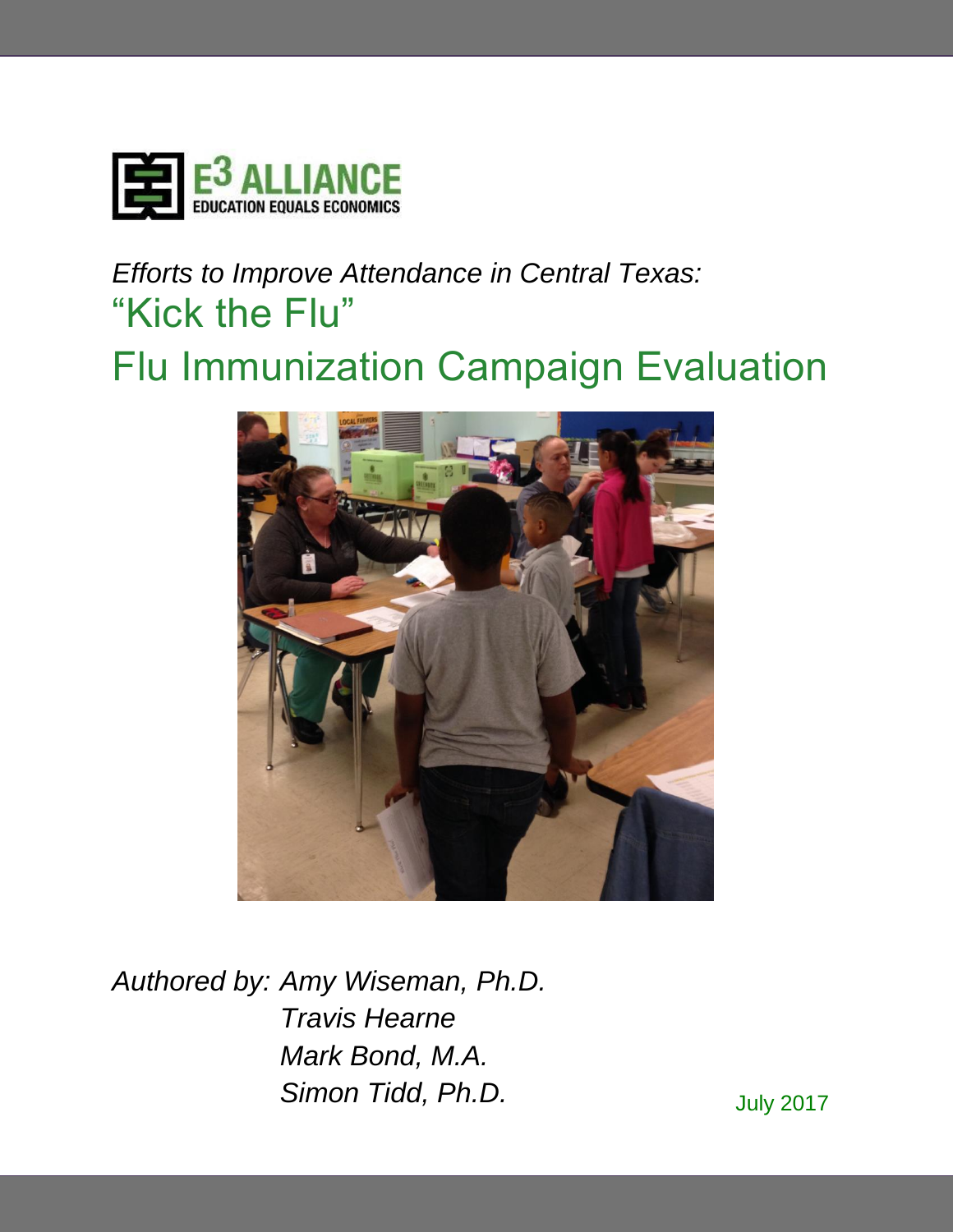## **Executive Summary**

## **Overview**

E3 Alliance determined in 2013 that a spike in absenteeism in schools across Central Texas was perfectly timed to a spike in flu cases in the region. An attempt to ameliorate this flu-related absenteeism led to a large scale "Kick the Flu" school-based immunization campaign in Central Texas. In the fall of 2016, the initiative provided vaccinations to 38,032 students in 262 elementary and middle schools across 15 Central Texas school districts. The purpose of this evaluation is to determine whether this school-based influenza vaccination program corresponded to improvements in school attendance during the peak weeks of the 2016-17 flu season.

## **Key Findings**

- 87% of schools in the Central Texas immunization campaign (227 schools; 179 elementary and 48 middle schools) from 10 school districts schools participated in the evaluation
- Vaccination rates
	- $\circ$  At a majority (55%) of elementary schools, vaccination rates were 20-30% of students
	- o Only 4% of elementary schools had vaccination rates of 40% or higher, close to the ~50% rate minimally needed to achieve *herd immunity* (where even non-vaccinated students are protected against the spread of flu)
	- o No middle school had a vaccination rate of higher than 30%
- Absence spike due to flu
	- $\circ$  There was an overall detectable increase in absence rates during the peak weeks of flu season compared to the weeks earlier and later in flu season
- Effect of flu campaign
	- $\circ$  No effect found when all baseline (prior to flu season), flu season, and flu peak weeks included in analysis
	- o When data limited to 2 baseline and 2 flu peak 'clean' weeks (i.e., weeks without holiday involvement), we found that as vaccination rates increased, absence rates decreased during the peak flu weeks, with the greatest improvement in schools that had the potential to achieve herd immunity.
	- $\circ$  Decrease in absence rates saved the schools an approximate combined \$500,000 across the three peak weeks of flu season
	- $\circ$  If all schools reached a 40% vaccination rate, the projected savings would increase to \$860,000. Vaccination rates beyond 40% would likely further increase savings at a potentially accelerated rate due to the effects of herd immunity.

## **Recommendations**

- The flu immunization campaign showed positive effects on attendance in elementary schools. The campaign would benefit from efforts to increase schools' vaccination rates, so more schools could benefit from herd immunity and show even greater effects on attendance.
- The flu campaign had little effect on attendance in middle school because the vaccination rates were so low. The campaign would need to raise vaccination rates significantly to decrease absences in middle schools, or consider limiting to elementary schools.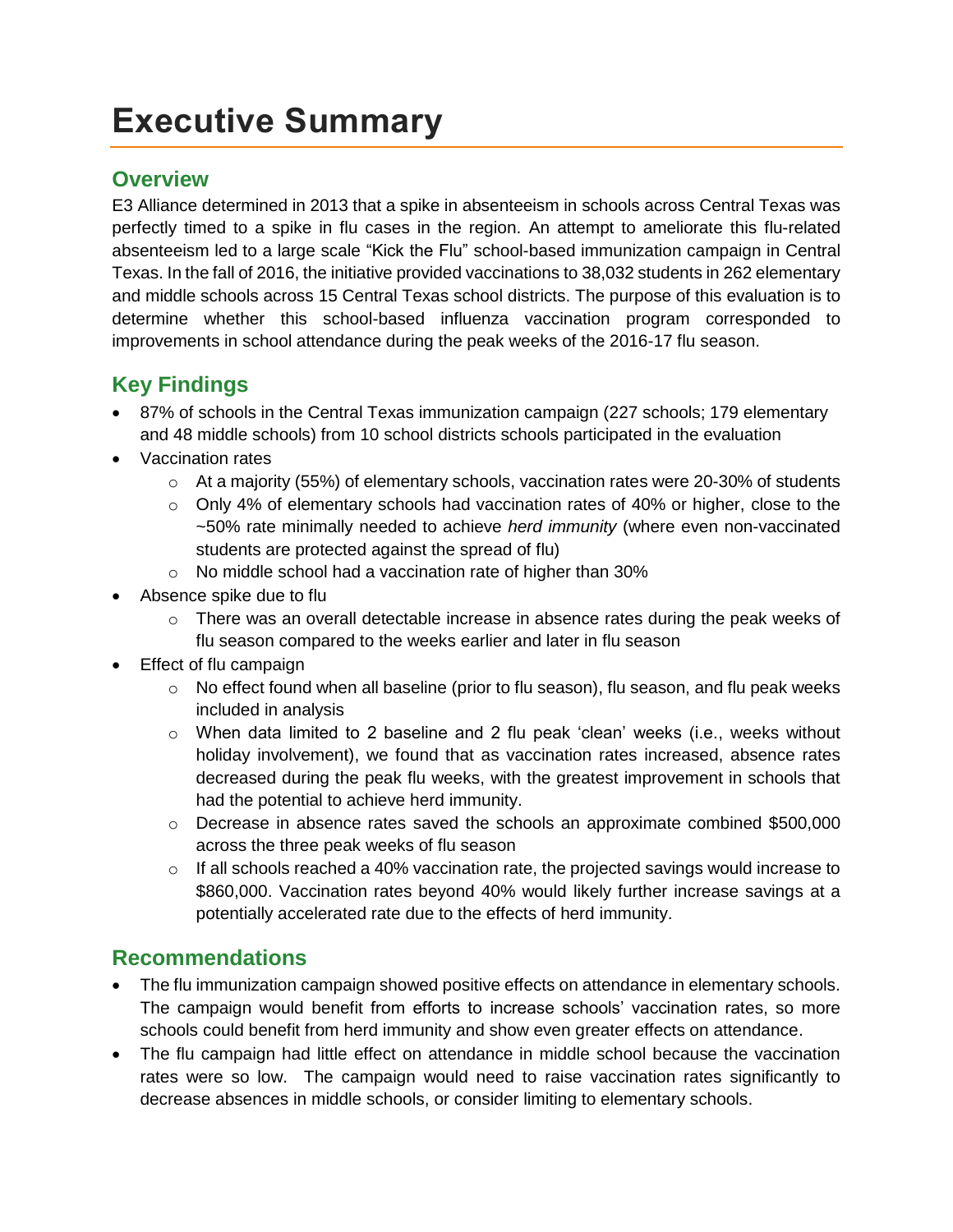## **Flu Immunization Campaign Evaluation**

## **Background and Influenza Immunization Program**

Student absenteeism negatively impacts both student learning and, in states such as Texas where school funding is largely based on student attendance, the financial resources available to school districts. Illness is a leading cause of missing school. In the winter of 2013, E3 Alliance determined that a spike in absenteeism in schools across Central Texas was perfectly timed to a spike in flu cases in the region. This finding led to a targeted effort to reduce flu-related absenteeism through school-based vaccination. The immunization program, having completed its third year in 2016-17, has grown to be the largest school-based immunization program in Texas and one of the largest in the country.

The purpose of this evaluation is to determine whether implementation of the school-based influenza vaccination program was associated with decreased absenteeism during peak flu season.

## **Prior Research on School-Based Influenza Vaccination**

#### *Effects on Elementary School Absences*

Over the last decade, researchers have increasingly documented the positive effects of School-Located Influenza Vaccination (SLIV) programs for reducing student absences due to flu-like illness. In a recent review of the research literature, Hull and Ambrose (2011a, b) described SLIV campaigns as a legitimate means of reducing absences during flu season citing a broad range of prior research.<sup>1</sup> Subsequent studies reaffirm the efficacy of SLIVs in reducing the impact of influenza on student absence.

Graitcer et al. (2012) found that that increasing immunization coverage from the 10<sup>th</sup> to the 90<sup>th</sup> percentile—in their study from 38% coverage to 69% coverage—could reduce absences by as much as 8.2% (Graitcer et. al., 2012). Focusing on elementary schools in a predominantly Hispanic community, Keck, Ynalvez, Gonzalez, and Castillo (2012) found not only that the SLIV program led to reduced absences, but that the rate of absence to the SLIV vaccinated students was lower than those vaccinated independent of the program. In their study, Plaspohl et al., (2014) estimated that vaccinated students may have attended school almost a full day more, on average, than their unvaccinated peers.

l

 $1$  We provide a comprehensive list of SLIV-related research studies as an Appendix to this evaluation.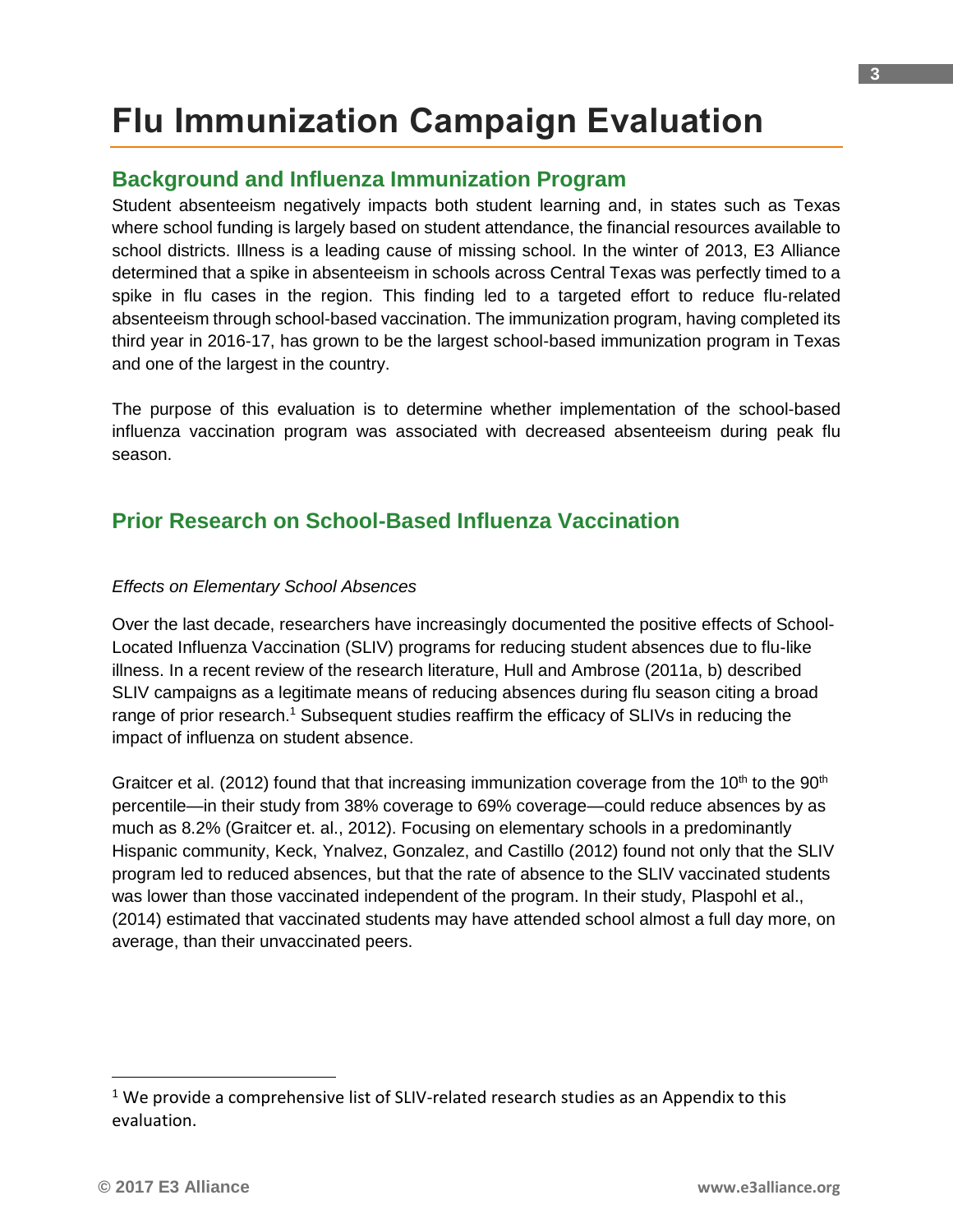#### *Herd Immunity*

Pannaraj et al. (2014) sought to further confirm the impact of SLIVs on influenza-based absence by relying on laboratory tests to differentiate influenza-related from other type of illness. They found a 31% lower likelihood of illness due to influenza at schools hosting SLIV programs. Additionally, they found that when at least 50% of students were vaccinated at the school, absences were reduced for both vaccinated and unvaccinated students, implying an indirect effect on likelihood on illness from flu, known as herd immunity, for the students who were not vaccinated, whereas when 30% of students were vaccinated, they did not find a reduction in absences for unvaccinated students. Their result aligns with that of Longini et al. (2002) who used statistical models to determine that herd immunity for influenza is achieved at around a 50% vaccination rate.

#### *Association of SLIV with Reduced Family Impacts of Flu*

While much of the research on SLIVs, perhaps not surprisingly, focuses on the impact of vaccination on the student receiving the intervention, the research literature also provides evidence of broader impacts (i.e., spillover effects). King Jr. et al. (2005) found that households reported fewer influenza-like symptoms if a child in the home attended a school that hosted an immunization program. A follow-up study (King Jr. et al., 2006) also found that flu immunization benefitted the entire household if a child in the house attended a SLIV school. Taken together, these findings strongly supporting the hypothesis that immunizing schoolchildren may not only reduce absences, but could also exert indirect positive effects on individuals and households in the communities where those children live.<sup>2</sup>

### **Evaluation Method**

Two hundred and sixty-two schools participated in the 2016 Kick the Flu school-located influenza vaccination program in Central Texas. The program was implemented by Healthy Schools, LLC with medical protocols and administrative support by Schoolhouse Pediatrics. A total of 227 schools (87%) participated in the evaluation, including 179 elementary and 48 middle schools from 10 major urban and suburban school districts in Central Texas. The districts included were Austin ISD, Del Valle ISD, Eanes ISD, Manor ISD, Hays CISD, Lake Travis ISD, Leander ISD, Pflugerville ISD, and Round Rock ISD. The schools included in the evaluation were representative of the range of income levels and ethnicities found across the region.<sup>3</sup>

Healthy Schools provided vaccinations (flu shots) from mid-September to mid-October 2016 to students with a signed parental consent form from. This early fall time period decreased the likelihood that children would have already received a flu shot outside of the school setting, thus increasing the likelihood that parents would avail themselves of the school-located program.

l

 $2$  Note, while the 2005 study found an impact on reported flu symptoms, this did not generalize to significantly fewer absences.

 $3$  School income level was operationalized as the percentage of students receiving free or reduced price lunch.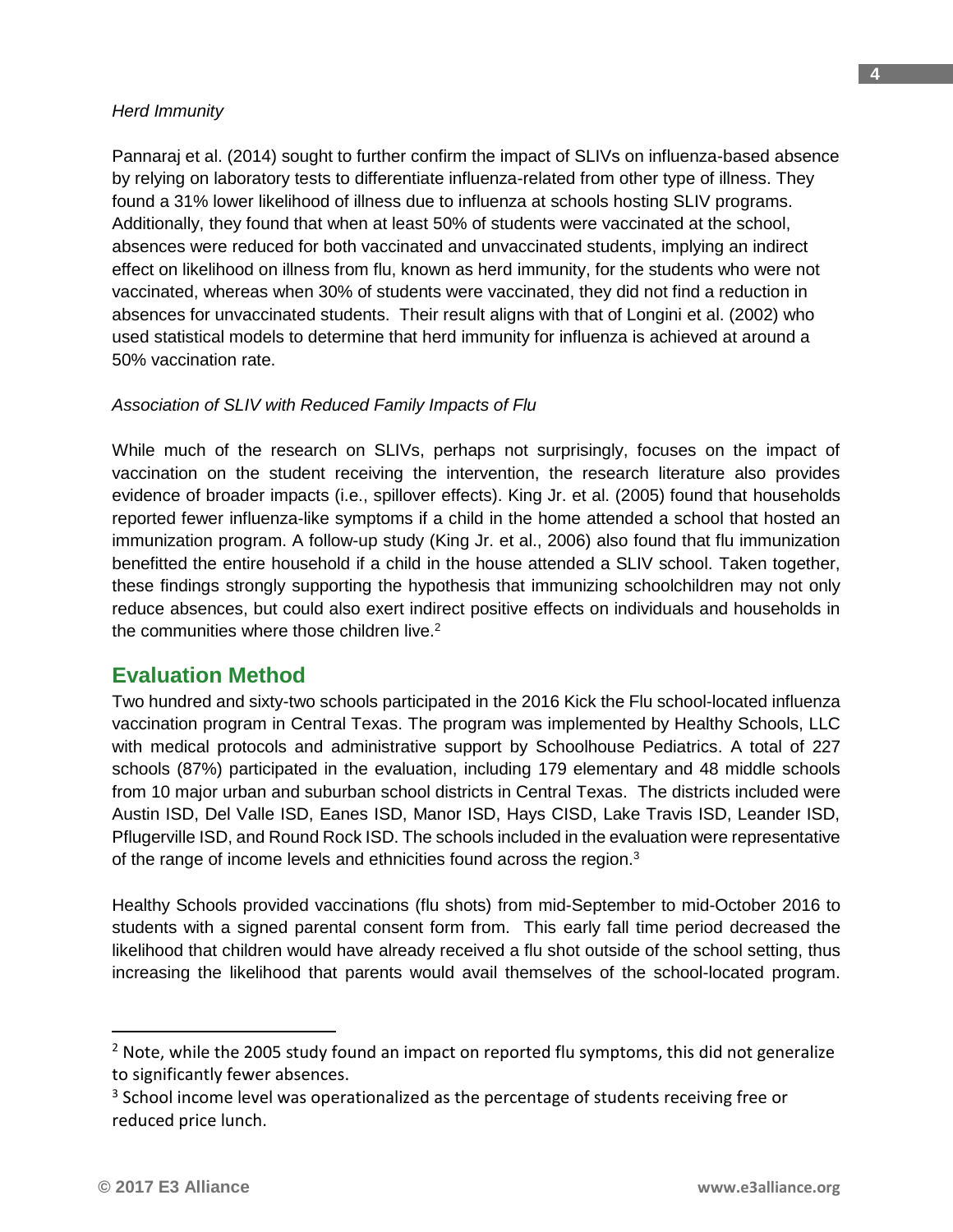Importantly, the September/October time period was also before the start of flu season, based on data from the Austin/Travis County DHHS (ATCDHHS) Influenza Surveillance.

School districts provided aggregate daily absence data from the beginning of October 2016 (prior to flu season) through the end of March 2017 (near the end of flu season). Districts also provided enrollment data for this time period; six districts provided daily enrollment, 3 districts provided weekly enrollment, and one district with low student mobility provided monthly enrollment. These data were used to create daily absence rates by school, which were averaged to create weekly absence rates by school. Districts also provided the count of low income students at each school.

At the end of flu season, the Travis County Influenza Surveillance data compiled by Austin/Travis County Department of Health and Human Service (ATCDHHS) were examined to determine the peak weeks of flu season. The data were reported weekly by doctors in the flu reporting network in Travis County.<sup>4</sup> Multiple metrics, including the number of flu tests conducted, the percent positive for flu, and the percentage of doctor visits for influenza-like-illness (ILI), aligned, indicating a flu season that ran from December  $12<sup>th</sup>$ , 2016 through mid-April, 2017 with a three weak peak period running from January  $30<sup>th</sup>$  to February 17<sup>th</sup>, 2017. Absence data for the flu season were provided by participating districts as well as for a pre-flu season baseline (October  $3<sup>rd</sup>$  to December 2<sup>nd</sup>, 2016).

The goal of the evaluation was first to assess whether a spike in absences could be detected at the peak of flu season, and second whether that spike could be mitigated for schools with higher vaccination rates, especially those with rates that might confer some level of herd immunity.



<sup>4</sup> Note that though this was only Travis County data and does not include flu reporting for Williamson or Hays counties, E3 Alliance's *Absence Reasons Study* (Wiseman and Dawson, 2015) found a simultaneous peak in absences in noncontiguous districts in Hays and northern Travis counties that aligned with a spike in doctor visits for ILI, suggested that Travis County data could be used regionally

 $\overline{a}$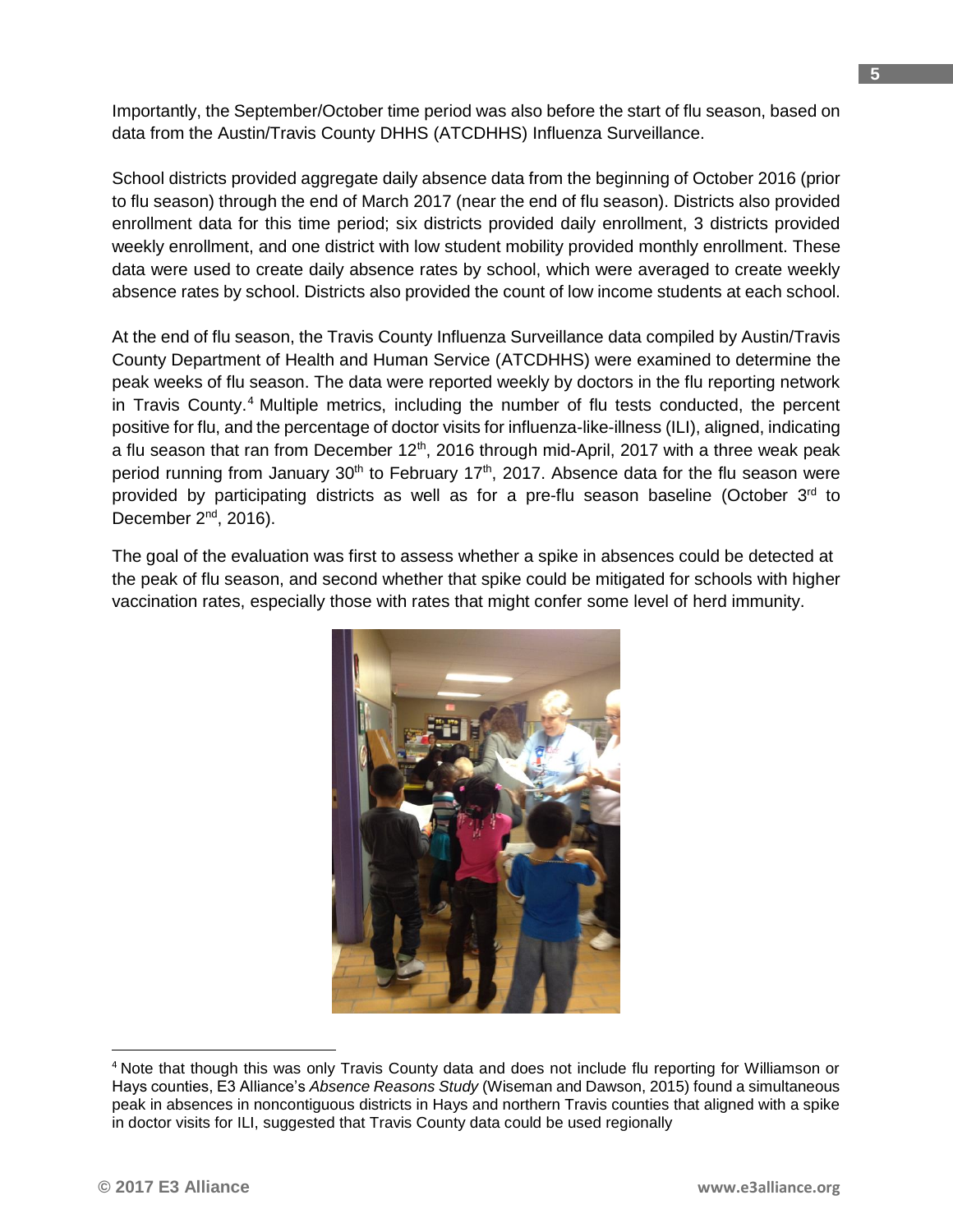## **Results and Discussion**

#### *Vaccination Rates*

Vaccination rate histograms are reported in Figures 1 and 2. Elementary schools had higher rates of vaccination than middle schools. Considering these data in relation to herd immunity, where non-vaccinated students would be at decreased risk of flu because enough of the school population was vaccinated, only 4% of elementary schools (7 schools) were close to the vaccination rate needed for herd immunity, which is approximately 50% (Longini, et al. 2002; Pannaraj, et al., 2014), and only one school exceeded this threshold. No middle school was even close to reaching herd immunity, which meant there was little to no chance of finding an effect on absence rates for middle schools.



#### **Figure 1. Vaccination rates for 179 Elementary Schools participating in School-located Influenza Vaccination Campaign, Central Texas, 2016-17.**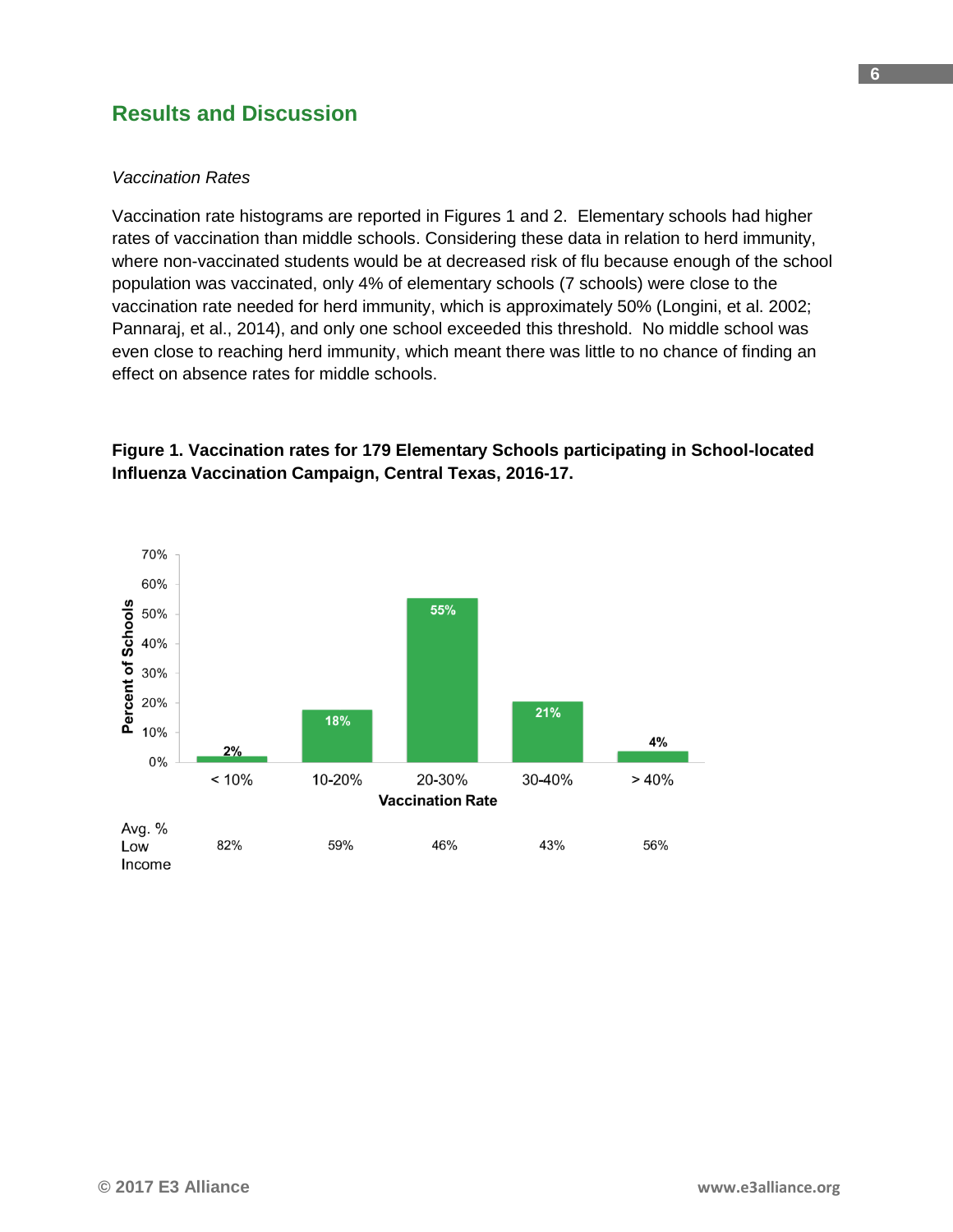

#### **Figure 2. Vaccination rates for 48 Middle Schools participating in School-located Influenza Vaccination Campaign, Central Texas, 2016-17.**

#### *Why Absences Vary*

To isolate the effects of the flu and vaccine on absences, it was necessary to control for other reasons why absence rates might vary between schools. A key explanatory variable is income status, as schools with significate populations of low income students have higher absence rates than schools with more non-low income students, so the percent of students with free and reduced price lunch at each school was a control variable in all analyses. Likewise, middle schools have more absences per pupil than elementary schools, so school level was included. Another source of that variation is that absences tend to increase across the school year. This was accounted for by factoring in the baseline attendance rate for schools into analyses. Additionally, there is absence variation within weeks of school, with clear increases in absenteeism on Mondays and Fridays. Absence rates were averaged across week for the evaluation to remove this variation and to match the flu surveillance data from ATCDHHS that was by week. Because of holidays, however, all weeks are not the same, especially with 10 separate school district calendars involved. In fact, an analysis of daily absences by district found that on the Friday or Monday before a holiday, there were even larger absence spikes than the typical weekly variation. Thus three additional variables were added to try to control for holiday absence spikes on different weeks by district.

#### *Detecting Flu Peak Absence Spike*

The first question was whether a spike in absences could be found during the peak of flu season that was higher than in weeks both prior to and after the peak season. The analysis was conducted both with and without the control variables, and in both cases, a spike in absences was found for the peak weeks of flu season that was higher than both pre and post flu season absences.

Means from the analysis that were adjusted for the control variables can be found in Table 1.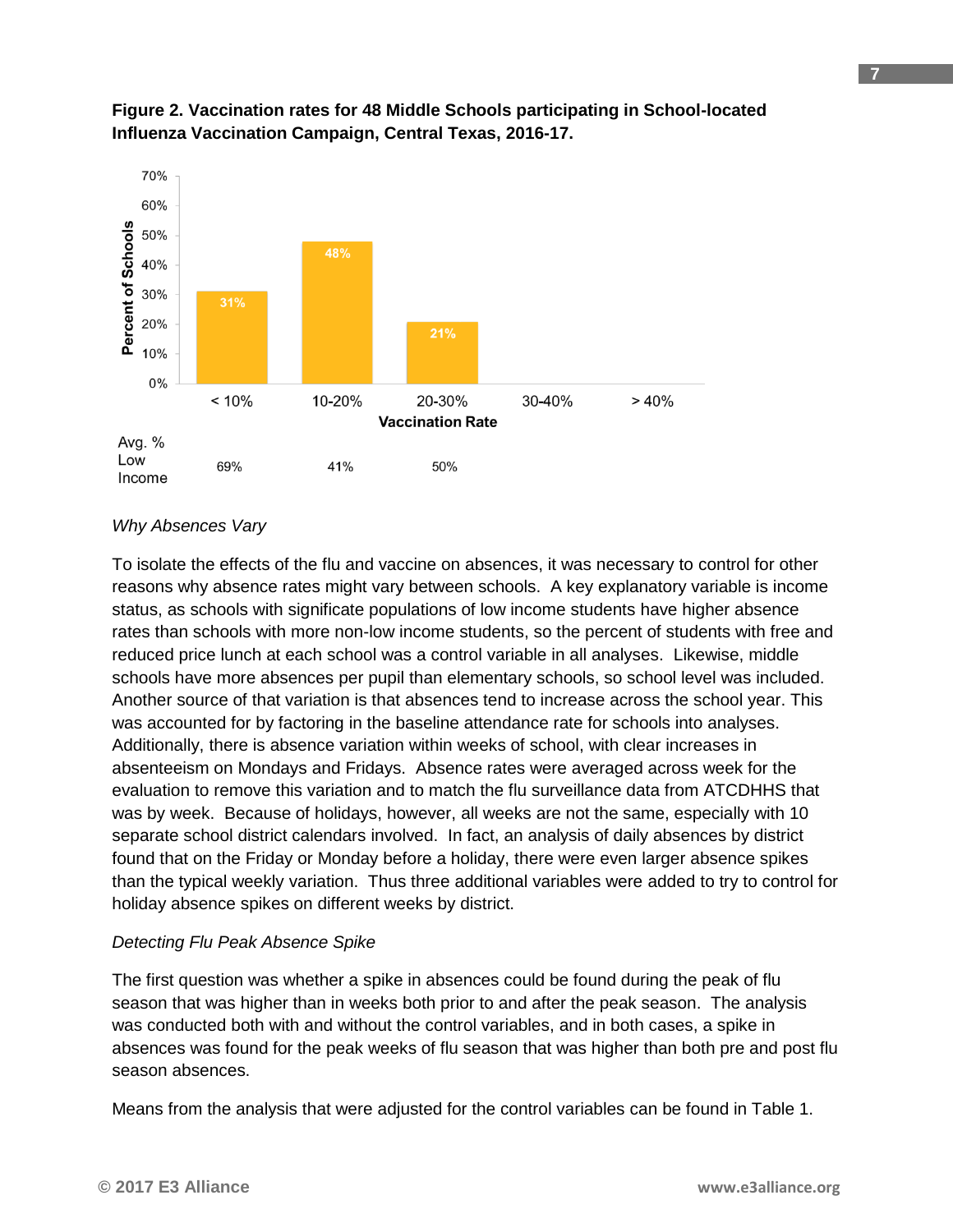#### **Table 1. Mean Absence Rate**

|      | Baseline Early Flu Season | <b>Peak Flu Season</b> | <b>Post Peak Flu Season</b> |
|------|---------------------------|------------------------|-----------------------------|
| 3.1% | 3.4%                      | 3.9%                   | 3.6%                        |

Crucially, the weeks after the flu peak showed a slight but statistically significant *decrease* in absences (0.3 percentage points), which is of particular note because overall absences *increase* across the school year. This seemingly small change in absence rate is *equivalent to nearly 7,000 absences across the study schools during the three peak flu season weeks*.

#### *Detecting Effect of Influenza Vaccine on Absence Rates*

Though absence rates were highest overall during the peak of flu season, the crucial question for the evaluation was whether schools with higher vaccination rates would show reduced absence rates during the peak weeks compared to schools with lower vaccination rates. Of particular interest was the group of seven elementary schools with vaccination rates greater than 40%, which put them in the range of potential herd immunity.

A regression analysis was conducted to predict school absence rates during the flu peak weeks. The analysis included all of the control variables previously described and school vaccination rate broken into the quintiles shown in Figures 1 and 2. After controlling for other influences on the absence rate, there was a very small but statistically significant increase in absence rate as immunization rate increased. Basically, the absence rate got a bit worse. This finding was in the *opposite* direction of what would be expected if there were an effect of vaccination on absences.

We had a hypothesis that our attempt to control for other influences on absence rates, especially those related to holidays and the school districts' varied calendars, had been insufficient. Thus we set out to conduct a second analysis that limited the data only to weeks where school districts did not have a holiday before, during or after that could affect the absence rate. Because each of the 10 school districts calendars were unique, only two of eight baseline weeks did not have holidays issues and could be used. And, none of the flu peak weeks could be used until Leander ISD's 9 schools were removed from the analysis, which then allowed for two of the three peak season weeks to be used.

This regression analysis included all of the control variables as before, with the exception of the three variables that were intended to control for holidays, as these were no longer needed. Again the crucial variable used to predict absence rates was the school's vaccination rate quintile. In this analysis, as vaccination rate increased, absence rate showed a statistically significant decrease (see Figure 3), with over a percentage point decrease in absence rate for schools in the group with the highest vaccination rate compared to schools with little to no school-based vaccination.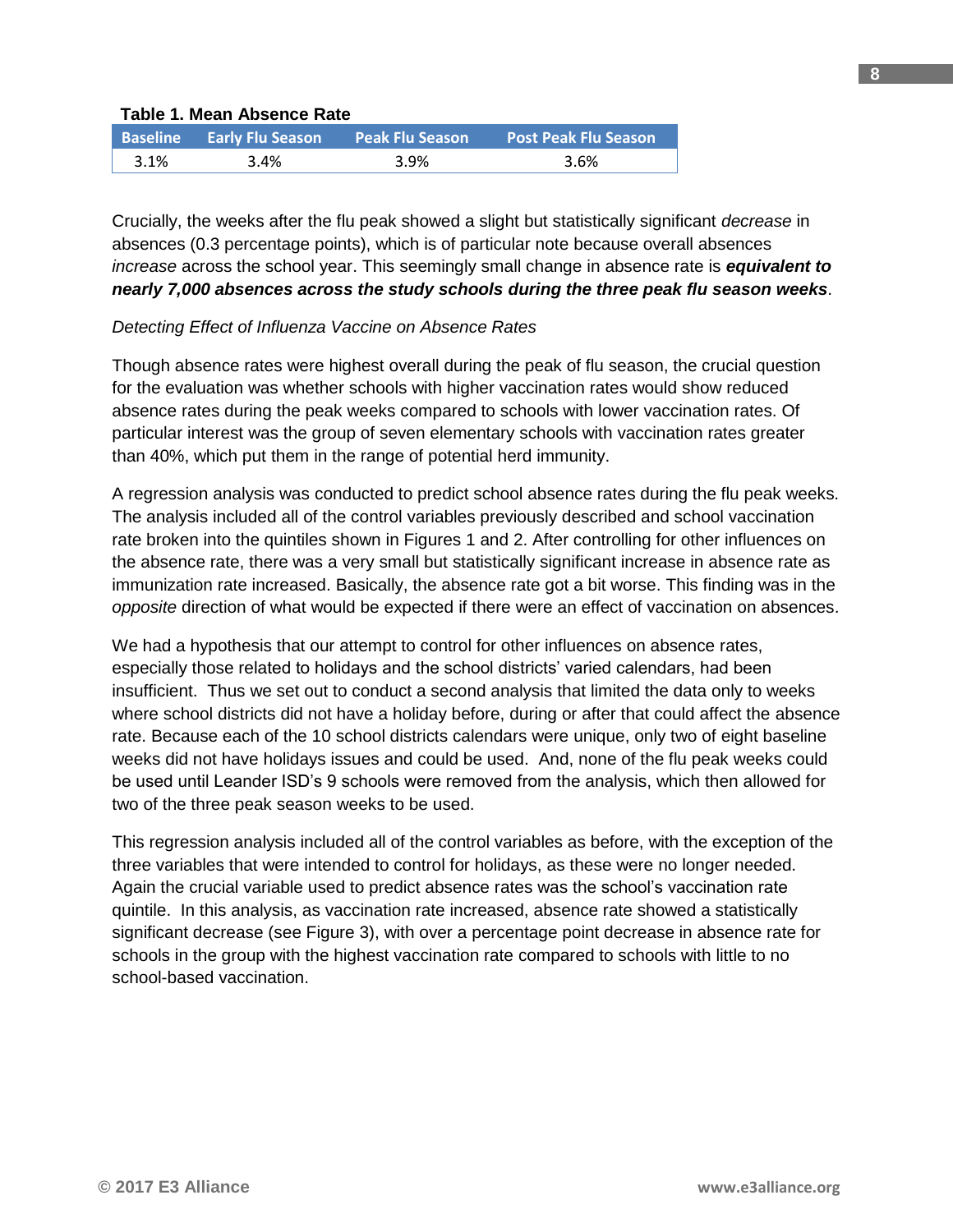

#### **Figure 3. Predicted Absence Rates Based on 218 Schools in School-Based Influenza Vaccination Campaign, Central Texas, 2016-17**

The decrease in absence rate for the large group of schools in the 30-40% immunization range was a little more than for schools with less than 30% vaccination rate. This small additional decrease was probably due to the approximately third of students who were unlikely to come down with the flu. The largest decrease in absence rate overall and relative to the other vaccination groups occurred for schools in the 40%+ vaccination rate range, as one would expect based on nearly reaching a threshold for herd immunity in this group, such that more than the students who were vaccinated were likely protected. This pattern lends credence to the idea that under these more controlled circumstances (the few weeks without holiday issues), the result could be explained by vaccination rate and not some other factor we did not take into account.

For the schools with vaccination rates ranging between 10 and 56%, there was a *combined savings of approximately \$500,000* across the three weeks of peak flu activity based on the decrease in absence rate compared to the rate at schools with very little vaccination (less than 10% of students). We were not expecting to find a statistically significant decrease in absence rates for schools in the 10-30% vaccination range, and it is possible that the drop we did see for these schools is partly due to factors that we could not take into account. Thus a more conservative estimate of savings based only on schools with vaccination rates of 30% or higher was \$130,000. We consider this the lower bound on the immediate financial benefit of the flu campaign. Note that this figure includes only savings in school reimbursement rates, not savings from other illnesses from family members not in school, avoided lost work by parents, fewer doctor visits, pharmaceutical costs, etc.

We also considered what financial benefit the set of schools in the evaluation could expect if they were able to increase vaccination rates by 10 percentage points each. Using the same methodology as for the \$500,000 calculation, the estimated benefit here would be \$625,000.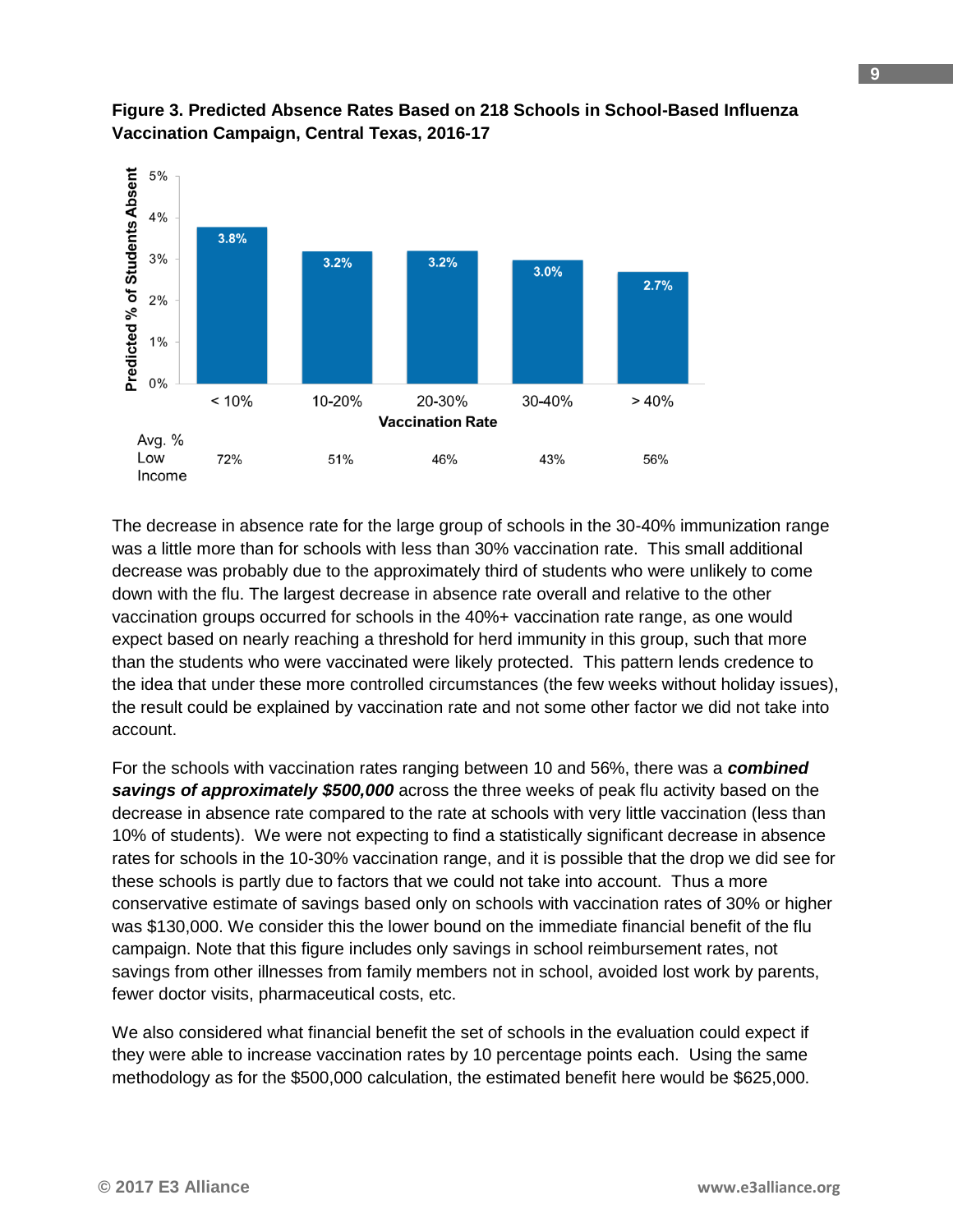This estimate is conservative, because as schools' vaccination rates go beyond the threshold for herd immunity, the absence rate should decrease even further, yielding greater savings.

We also considered the aspirational case where all schools in the evaluation achieve immunization rates of 40% or higher – the best rate we saw in the current data, yet barely achieving herd immunity. **The minimum estimate for the savings would be \$860,000, with the likelihood of much greater savings due to decreased absenteeism from flu schoolwide because of herd immunity and ancillary family/community savings.**

When compared to the decrease in absence rate in Graitcer et al. (2012), this was a modest effect, which is to be expected given that schools in their  $10<sup>th</sup>$  percentile for vaccination rate  $(38%)$ , were in approximately the  $90<sup>th</sup>$  percentile for elementary schools in this sample. Furthermore, any ability to detect an effect here is impressive, when considering that only 7 schools achieved a vaccination rate possibly high enough to show herd immunity (Longini, et al. 2002; Pannaraj, et al., 2014). The generalizability of this effect does need to be considered with caution, however, because it is based on so few weeks of absence data. Nonetheless, with higher vaccination rates, a stronger and more generalizable effect on absences would be expected based both on the current finding and the prior research literature.

### **Recommendations**

The recommendation from these results are two-fold. First, based on the low vaccination rates in middle schools, for the school-based immunization campaign in these schools to be effective, methods of obtaining parental consent and other processes would need to be re-evaluated. If these rates do not improve, especially when one considers that it is largely elementary age children who are the primary flu vectors, it may be appropriate to discontinue the immunization effort for middle schools.

In contrast, given the effect found for elementary schools, especially those seven schools with high enough vaccination rates, the immunization campaign provides direct health, attendance and financial benefit to elementary schools and their students. Based on prior studies (Davis et. al., 2008; King Jr. et. al, 2006) there may even be indirect benefits to these students' families that were beyond the scope of this study. The benefits would be enhanced and more widespread with a larger proportion of elementary schools achieving rates over 40% vaccination rates, and ideally schools achieving more than 50%. In 2017 and beyond, if the region could move the center of the distribution in Figure 1 so that it fell in the 40-50% range, then 25% of elementary schools participating in the school-based vaccination program would be expected to benefit from herd immunity, and another 55% may also benefit.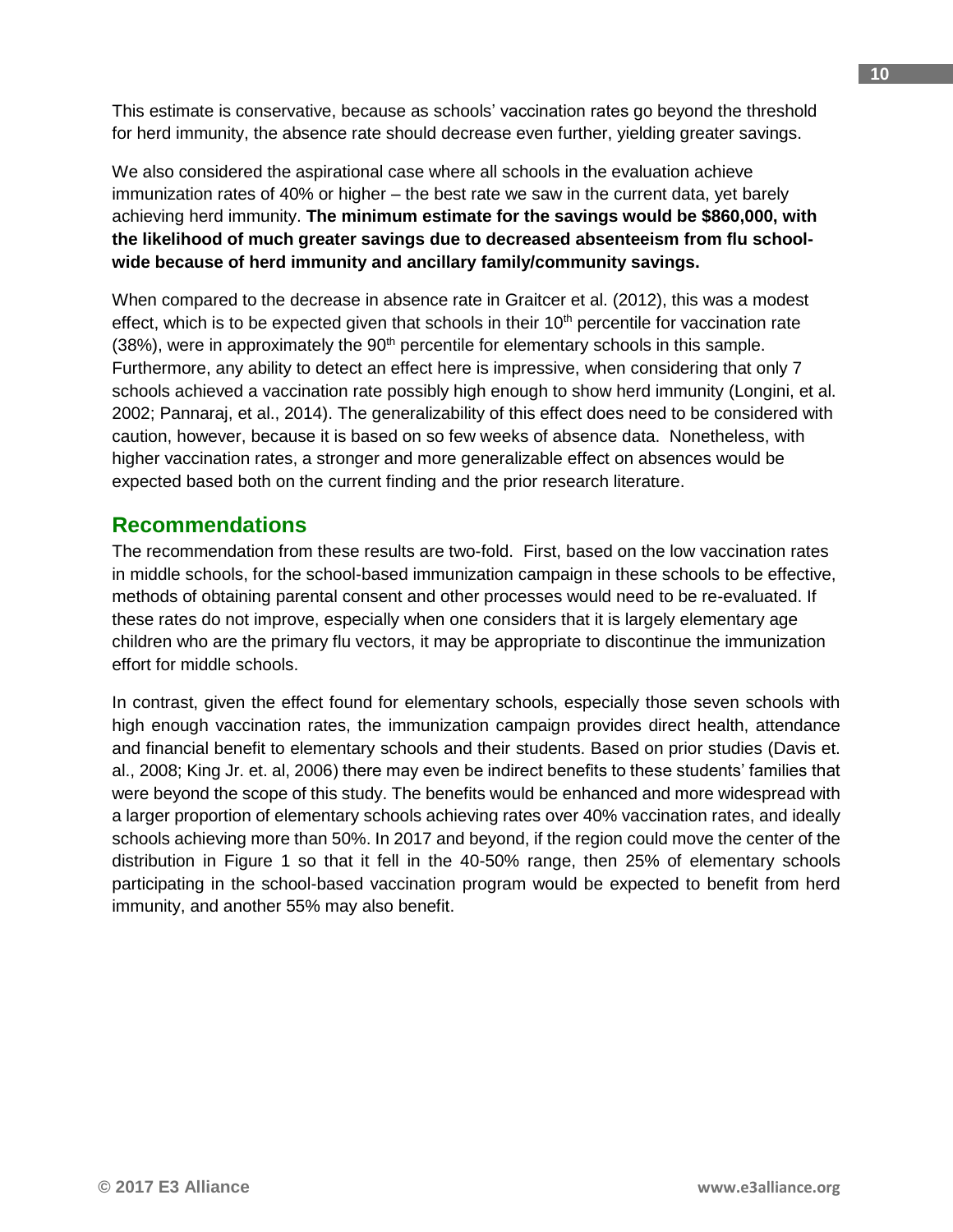## **References**

Austin/Travis County Department of State Health Services. (2017). Weekly Surveillance Report from April 18, 2017. Retrieved April 30, 2017 from www.austintexas.gov/department/flu-austininfluenza.

Cawley, J., Hull, H. F., & Rousculp, M. D. (2010). Strategies for implementing school-located influenza vaccination of children: a systematic literature review. *Journal of School Health, 80*(4), 167-175.

Centers for Disease Control and Prevention (2015). Past Weekly Surveillance Reports. Retrieved January, 5, 2015 from [www.cdc.gov/flu/weekly/pastreports.htm.](http://www.cdc.gov/flu/weekly/pastreports.htm)

Davis, M. M., King, Jr., J. C., Moag, L., Cummings, G., & Magder, L. S. (2008). Countywide school-based influenza immunization: direct and indirect impact on student absenteeism. *Pediatrics, 122*, e260-e265.

Flannery, B., Clippard, J., Zimmerman, R., Norwalk, M.P., Jackson, M.L., Jackson, L.A., et al. (2015). Early estimates of seasonal influenza vaccine effectiveness – United States, January 2015. *Morbidity and Mortality Weekly Report, 64(01),* 10-15.

Graitcer, S. B., Dube, N. L., Basurto-Davila, R., Smith, P. F., Ferdinands, J., Thompson, M., Uzicanin, A., Gargiullo, P., Chaves, S. S., Robinson, S., Sears, S., Tipton, M., Monto, A. S., Mills, D., & Shay, D. K. (2012). Effects of immunizing school children with 2009 influenza A (H1N1) monovalent vaccine on absenteeism among students in Maine. *Vaccine, 30*, 4835-4841.

Grijalva, C. G., Zhu, Y., & Griffin, M. R. (2009). Evidence of effectiveness from a large countywide school-based influenza immunization campaign. *Vaccine, 27*, 2633-2636.

Hull, H. F., & Ambrose, C. S. (2011a). Current experience with school-located influenza vaccination programs in the United States: a review of the medical literature. *Human Vaccines, 7*(2), 153-160.

Hull, H. F., & Ambrose, C. S. (2011b). The impact of school-located influenza vaccination programs on student absenteeism: a review of the U. S. literature. *Journal of School Nursing, 27*(1), 34-42.

Keck, P. C., Ynalvez, M. A., Gonzalez, H. F., & Castillo, K. D. (2012). School-located influenza vaccination and absenteeism among elementary school students in a Hispanic community. *Journal of School Nursing, 29*(4), 271-283.

King, Jr., J. C., Beckett, D., Snyder, J., Cummings, G. E., King, B. S., & Magder, L. S. (2012). Direct and indirect impact of influenza vaccination of young children on school absenteeism. *Vaccine, 30*, 289-293.

King, Jr., J. C., Cummings, G. E., Stoddard, J., Readmond, B. X., Magder, L. S., Stong, M., Hoffmaster, M., Rubin, J., Tsai, T., & Ruff, E. (2005). A pilot study of the effectiveness of a school-based influenza vaccination program. *Pediatrics, 116*, e868-e873.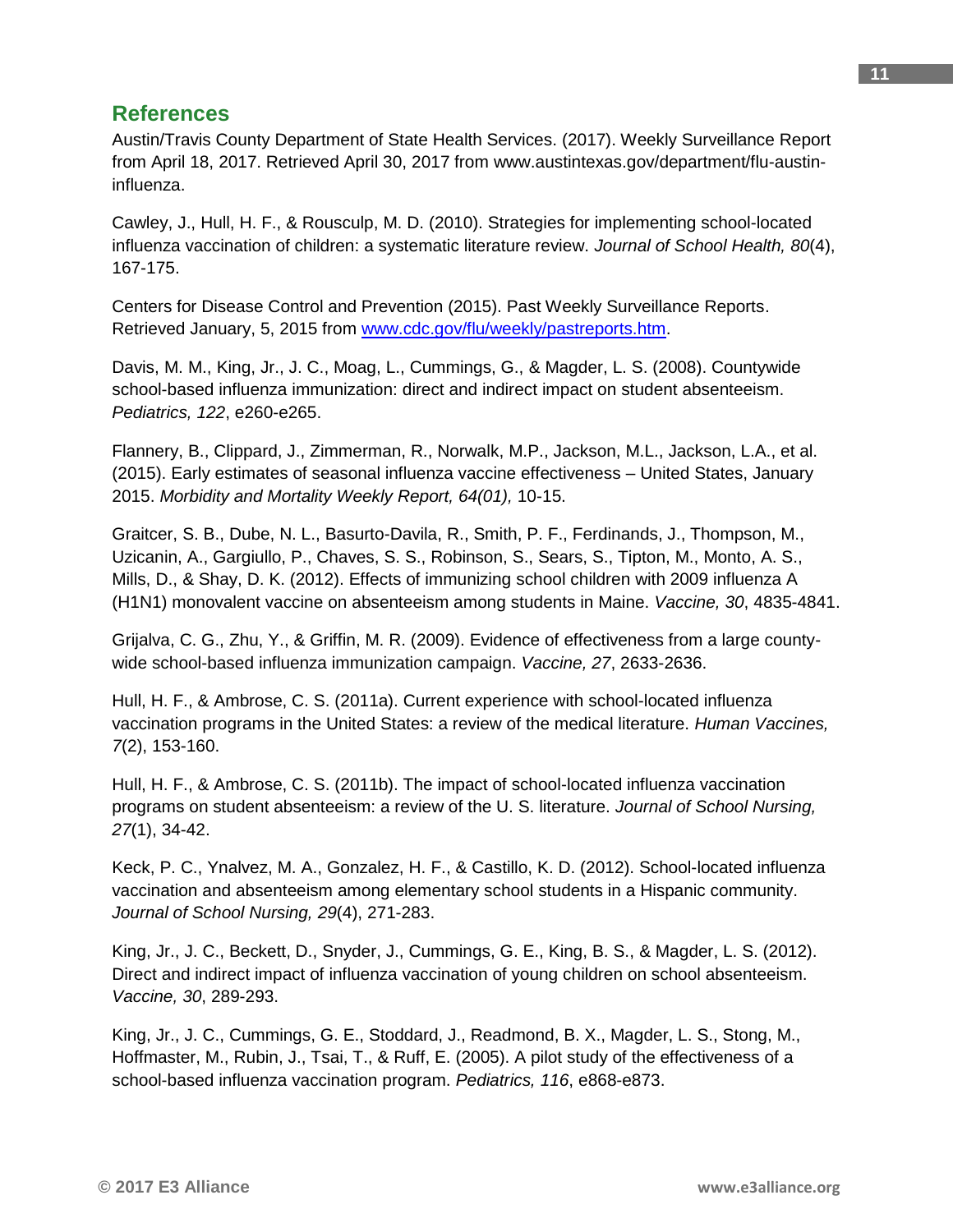King, Jr., J. C., Lichenstein, R., Cummings, G. E., & Magder, L. S. (2010). Impact of influenza vaccination of schoolchildren on medical outcomes among all residents of Maryland. *Vaccine, 28*, 7737-7742.

King, Jr., J. C., Stoddard, J. J., Gaglani, M. J., Moore, K. A., Magder, L., McClure, E., Rubin, J. D., Englund, J. A., & Neuzil, K. (2006). Effectiveness of school-based influenza vaccination. *New England Journal of Medicine, 355*, 2523-32.

Kjos, S. A., Irving, S. A., Meece, J. K., & Belongia, E. A. (2013). Elementary school-based influenza vaccination: evaluating impact on respiratory illness absenteeism and laboratoryconfirmed influenza. *PLOS One, 8*(8), 1-5

Longini, I. M., Halloran, M. E., & Nizam, A. (2002). Model-based estimation of vaccine effects from community vaccine trials. *Statistics in Medicine, 21,* 481–495.

Mears, C. J., Lawler, E. N., Sanders, L. D., & Katz, B. Z. (2009). Efficacy of LAIV-T on absentee rates in a school-based health center sample. *Journal of Adolescent Health, 45*, 91-94.

Monto, A. S., Davenport, F. M., Napier, J. A., & Francis, Jr., T. (1970). Modification of an outbreak of influenza in Tecumseh, Michigan by vaccination of schoolchildren. *Journal of Infectious Diseases, 122*(1/2), 16-25.

Pannaraj, P. S., Wang, H-L, Rivas, H., Wiryawan, H., Smit, M., Green, N., Aldovandi, G. M., El Amin, A. N., & Mascola, L. (2014). School-located influence vaccination decreases laboratoryconfirmed influence and improves school attendance. *Clinical Infectious Diseases, 59*(3), 325- 32.

Plaspohl, S. S., Dixon, B. T., Streater, J. A., Hausauer, E. T., Newman, C. P., & Vogel, R. L. (2014). Impact of school flu vaccine program on student absences. *Journal of School Nursing, 30*(1), 75-80.

Schmier, J., Li, S. King, Jr., J. C., Nichol, K., & Mahadevia, P. J. (2008). Benefits and costs of immunizing children against influenza at school: an economic analysis based on a large-cluster controlled clinical trial. *Health Affairs, 27*(2), w96-w104.

Wiggs-Stayner, K. S., Purdy, T. R., Go, G. N., McLaughlin, N. C., Tryzynka, P. S., Sines, J. R., & Hlaing, T. (2006). The impact mass school immunization on school attendance. *Journal of School Nursing, 22*(4), 219-222.

Wiseman, A. & Dawson, S. (2015). Why do students miss school? The Central Texas absence reasons study. E3 Alliance.

Yoo, B-K, Humiston, S. G., Szilagyi, Schaffer, S. J., Long, C., & Kolasa, M. (2013). Cost effectiveness analysis of elementary school-located vaccination against influenza – results from a randomized controlled trial. *Vaccine, 31*, 2156-2164.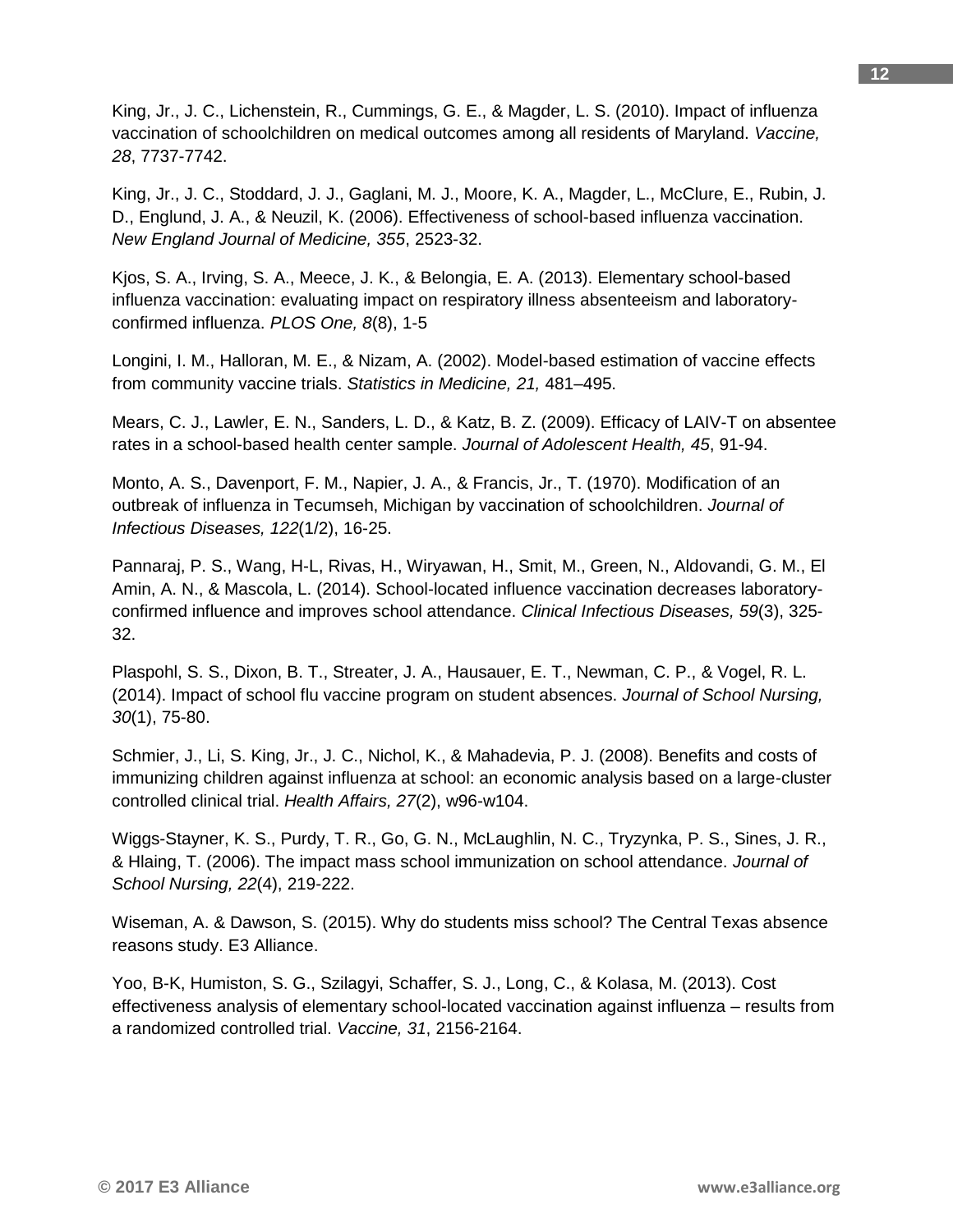## **Appendix – Summary of SLIV Related Outcome Studies**

| <b>Article</b>                                                                                                | <b>Study Design</b>                                                                                                                                                                    | Coverage              | <b>Findings</b>                                                                                                                                                                                                                                                                                                                                                               |
|---------------------------------------------------------------------------------------------------------------|----------------------------------------------------------------------------------------------------------------------------------------------------------------------------------------|-----------------------|-------------------------------------------------------------------------------------------------------------------------------------------------------------------------------------------------------------------------------------------------------------------------------------------------------------------------------------------------------------------------------|
| Davis, M. M., King, Jr.,<br>J. C., Moag, L.,<br>Cummings, G., and<br>Magder, L. S. (2008)                     | County level immunization<br>campaign (Tx group); control<br>consisted of prior years in<br>same county as well as current<br>and prior years in adjacent<br>county (Ct group).        | 44%                   | Decrease in absence for<br>elementary and high school<br>students                                                                                                                                                                                                                                                                                                             |
| Graitcer, S. B., et al.<br>(2012)                                                                             | Regression analysis of mass<br>immunization at school<br>(elementary, middle, and high)<br>level based on degree of<br>participation                                                   | 57%                   | Decrease in absence<br>$\bullet$<br>related to increase in<br>percentage vaccinated                                                                                                                                                                                                                                                                                           |
| Grijalva, C. G., Zhu,<br>Y., and Griffin, M. R.                                                               | County-wide school-based<br>vaccination campaign                                                                                                                                       | 41%, 48% <sup>a</sup> | $\bullet$<br>Lower relative risk of<br>positive influenza test                                                                                                                                                                                                                                                                                                                |
| Keck, P. C., Ynalvez,<br>M. A., Gonzalez, H. F.,<br>and Castillo, K. D.<br>(2013)                             | Twenty elementary schools<br>within a district; regression<br>analysis at the individual<br>student level based on<br>vaccination status.                                              | 13%-42%               | Decrease in absence rate<br>$\bullet$<br>among vaccinated students                                                                                                                                                                                                                                                                                                            |
| King, Jr., J. C.,<br>Beckett, D., Snyder,<br>J., Cummings, G. E.,<br>King, B. S., and<br>Magder, L. S. (2012) | Regression analysis of mass<br>immunization at county level<br>based on degree of<br>participation                                                                                     | 3% to 46%             | $\bullet$<br>Decrease in absence<br>related to increase in<br>percentage vaccinated                                                                                                                                                                                                                                                                                           |
| King Jr., J. C. et al.<br>(2005)                                                                              | Students one elementary<br>school participated in vaccine<br>program; comparison students<br>drawn from two similar<br>elementary schools served as<br>the non-vaccination condition   | 40%                   | Lower rate of child and<br>$\bullet$<br>adult medical visits in<br>treatment group households<br>Lower rate of medication<br>$\bullet$<br>purchases<br>Lower rate of absence for<br>$\bullet$<br>all children in household<br>Lower rate of adult paid<br>$\bullet$<br>workdays lost                                                                                          |
| King, Jr., J. C.,<br>Lichenstein, R.,<br>Cummings, G. E., and<br>Magder, L. S. (2010)                         | Regression analysis of mass<br>immunization at county level<br>based on degree of<br>participation                                                                                     | 3%-46%                | Decrease in medically<br>$\bullet$<br>attended acute respiratory<br>illnesses among 5-11 and<br>19-49 age groups; increase<br>among 50+ age group                                                                                                                                                                                                                             |
| King Jr, J. C. et al.<br>(2006)                                                                               | Eleven demographically similar<br>clusters of elementary schools<br>were selected with one school<br>randomly assigned to<br>vaccination program (Tx n=11;<br>Ct $n = 17$ <sup>b</sup> | 47%                   | Lower rates of influenza-like<br>symptoms for both adults<br>and children<br>Lower rates of outpatient<br>$\bullet$<br>and inpatient care<br>No difference in ED or<br>$\bullet$<br>urgent care<br>Lower rate of medication<br>$\bullet$<br>use<br>No between school (Tx vs.<br>$\bullet$<br>Ct) differences in absence.<br>Difference found between<br>treated and untreated |